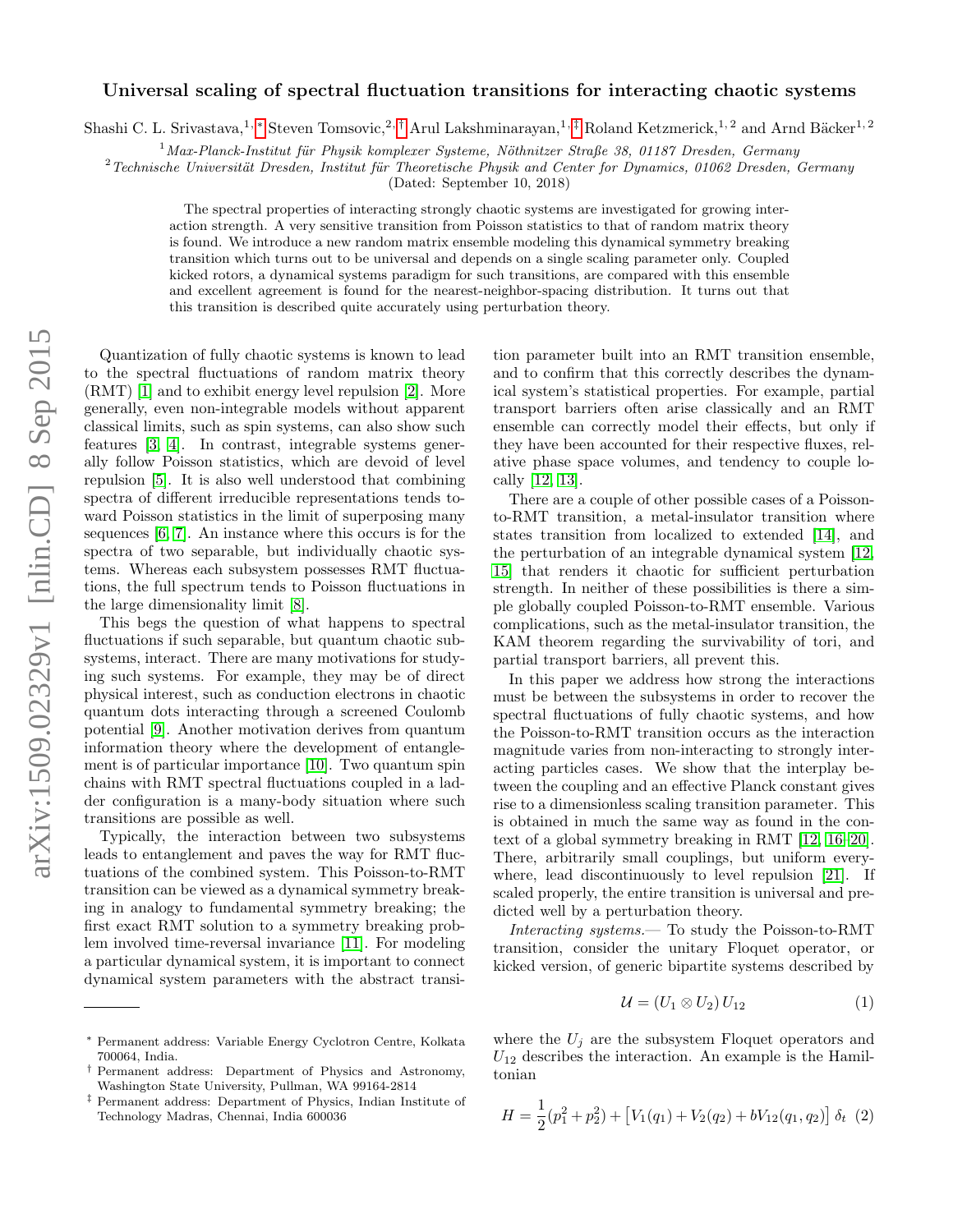where  $\delta_t = \sum_{n=-\infty}^{\infty} \delta(t-n)$  is a periodic train of kicks, and a unit time has been chosen as the kicking period. The propagator connecting states separated by one kick follows from  $U_j = \exp[-ip_j^2/(2\hbar)] \exp(-iV_j/\hbar)$  (j = 1, 2) and  $U_{12} = \exp(-ibV_{12}/\hbar)$ . The classcial limit is a 4dimensional symplectic map  $(q_j, p_j) \mapsto (q'_j, p'_j) = (q_j +$  $p'_j, p_j - \partial V_j / \partial q_j - b \partial V_{12} / \partial q_j$ , connecting the state of the system immediately prior to consecutive kicks.

Perhaps the simplest paradigm for our purposes is that of coupled kicked rotors [\[22\]](#page-4-18). They have been realized in experiments on cold atoms [\[23\]](#page-4-19), can be made strongly chaotic, and the interaction strength continuously varied. The most elementary case is for two interacting rotors with the single particle potentials  $V_j = K_j \cos(2\pi q_j)/4\pi^2$ and interaction

<span id="page-1-3"></span>
$$
V_{12} = \frac{1}{4\pi^2} \cos[2\pi(q_1 + q_2)].
$$
 (3)

The unit periodicity in the angle variables  $q_j$  is extended here to the momenta  $p_j$  so that the phase space is a 4dimensional torus. If the kicking strengths,  $\{K_1, K_2\}$ , here  $\{9, 10\}$  respectively, are each chosen sufficiently large, the individual maps are strongly chaotic with a Lyapunov exponent of  $\approx \ln(K_i/2)$  [\[24\]](#page-4-20). The interaction strength is tuned by the parameter b.

The quantum mechanics on a torus phase space of a single rotor gives rise to a finite Hilbert space of dimension N. The effective Planck constant is  $h = 1/N$ . Thus  $U_1$  and  $U_2$  are N dimensional unitary operators on their respective spaces  $\mathcal{H}_1^N$  and  $\mathcal{H}_2^N$  whereas the interaction  $U_{12}$  is a  $N^2$  dimensional unitary operator on the tensor product space  $\mathcal{H}_1^N \otimes \mathcal{H}_2^N$ . The quantized 4dimensional map is given by Eq. [\(1\)](#page-0-3). Such coupled quantum maps have been studied in different contexts [\[25,](#page-4-21) [26\]](#page-4-22) where more details can be found. Here we are interested in the statistics of the eigenphases  $\varphi_n$  defined by  $\mathcal{U}|\psi_n\rangle = e^{i\varphi_n}|\psi_n\rangle$ . The boundary conditions are chosen to break both parity and time-reversal symmetries. Note that coupled kicked rotors with a different interaction term have also been studied on the cylinder [\[27\]](#page-4-23).

RMT transition ensemble.— The first task is to construct the RMT transition ensemble associated with Eq.  $(1)$ ,

<span id="page-1-0"></span>
$$
\mathcal{U}_{\text{RMT}}(\epsilon) = \left( U_{\text{CUE}}^{(1)} \otimes U_{\text{CUE}}^{(2)} \right) U_{12}(\epsilon) \tag{4}
$$

where the tensor product is taken of two independently chosen circular unitary ensembles (CUE) of dimension N representing the individual strongly chaotic rotors, and  $U_{12}(\epsilon)$  a diagonal unitary matrix in the resulting  $N^2$  dimensional space representing the coupling. Its diagonal elements are taken as  $\exp(2\pi i \epsilon \xi_{n_1 n_2})$  where  $\xi_{n_1 n_2}$  are independent random variables that are uniform on the interval  $(-1/2, 1/2]$ ,  $\epsilon$  is a real number, and  $1 \leq n_1, n_2 \leq N$ label subsystem bases. Any special structure of the rotor's  $U_{12}$  is ignored because it turns out to be irrelevant for this study. A limiting case of this ensemble has been studied previously [\[10\]](#page-4-9), wherein the entangling power of  $U_{\rm RMT}(\epsilon=1)$  was found analytically. However, its spectral features for general  $\epsilon$  are not yet explored.

For simplicity, the only statistical quantity considered in this paper is the nearest neighbor spacing (NNS) distribution  $P(s)$  of the eigenphases  $\varphi_n$ . For  $\epsilon = 0$ ,  $\mathcal{U}_{RMT}$ is the direct (tensor) product of two independent CUE matrices. In this case  $P(s)$  has been shown analytically as  $N \to \infty$  to approach the Poissonian result of exp( $-s$ ), where s is the spacing in terms of unit mean  $[8]$ . The case  $\epsilon = 1$  represents strong coupling and CUE behavior.

Transition of the NNS distribution.— For noninteracting rotors, the Poisson result is also expected to hold because the separability leads to spectral sequences that are composed of superpositions of sequences. For interacting rotors, the relation between  $\epsilon$  of Eq. [\(4\)](#page-1-0) and the b of the coupled rotors is needed. As explained below,

<span id="page-1-2"></span>
$$
\epsilon = \sqrt{\frac{3}{8\pi^4}}\,Nb\tag{5}
$$

for small values of  $\epsilon$  and Nb, and  $N \gg 1$ . In practice this approximation is good for the entire transition even if  $N$  is only moderately large.

Figure [1](#page-1-1) shows a comparison of the results for the RMT transition ensemble and two coupled rotors using Eq. [\(5\)](#page-1-2). This demonstrates that the ensemble captures the transition in statistics from Poisson-like towards global CUE perfectly well. CUE statistics already arise for small values of b, which reflects the sensitivity of the transition.

Universal scaling.— The second task is to identify a universal scaling parameter, if it exists, and test whether it captures the proper transition scale. In other instances of symmetry breaking [\[12,](#page-4-11) [16,](#page-4-15) [18,](#page-4-24) [19\]](#page-4-25), it emerged using



<span id="page-1-1"></span>FIG. 1. (Color online) Nearest neighbor level-spacing distribution  $P(s)$  for two coupled rotors (circles), and the RMT model (triangles). (i) For  $b = 0$ , it is Poissonian (red line) as is the  $\epsilon = 0$  RMT ensemble. (ii) For  $b = 0.0019$ , the spacing distribution is intermediate and agrees well with the corresponding RMT ensemble with  $\epsilon = 0.012$  and the result of a perturbation theory (blue line) for  $\Lambda = 0.1158$ . (iii) For  $b = 0.008$ , the spacing distribution agrees well with both the RMT ensemble ( $\epsilon = 0.05$ ) and the CUE. For all cases the dimensionality of the unitary matrix is  $N^2 = 10^4$ .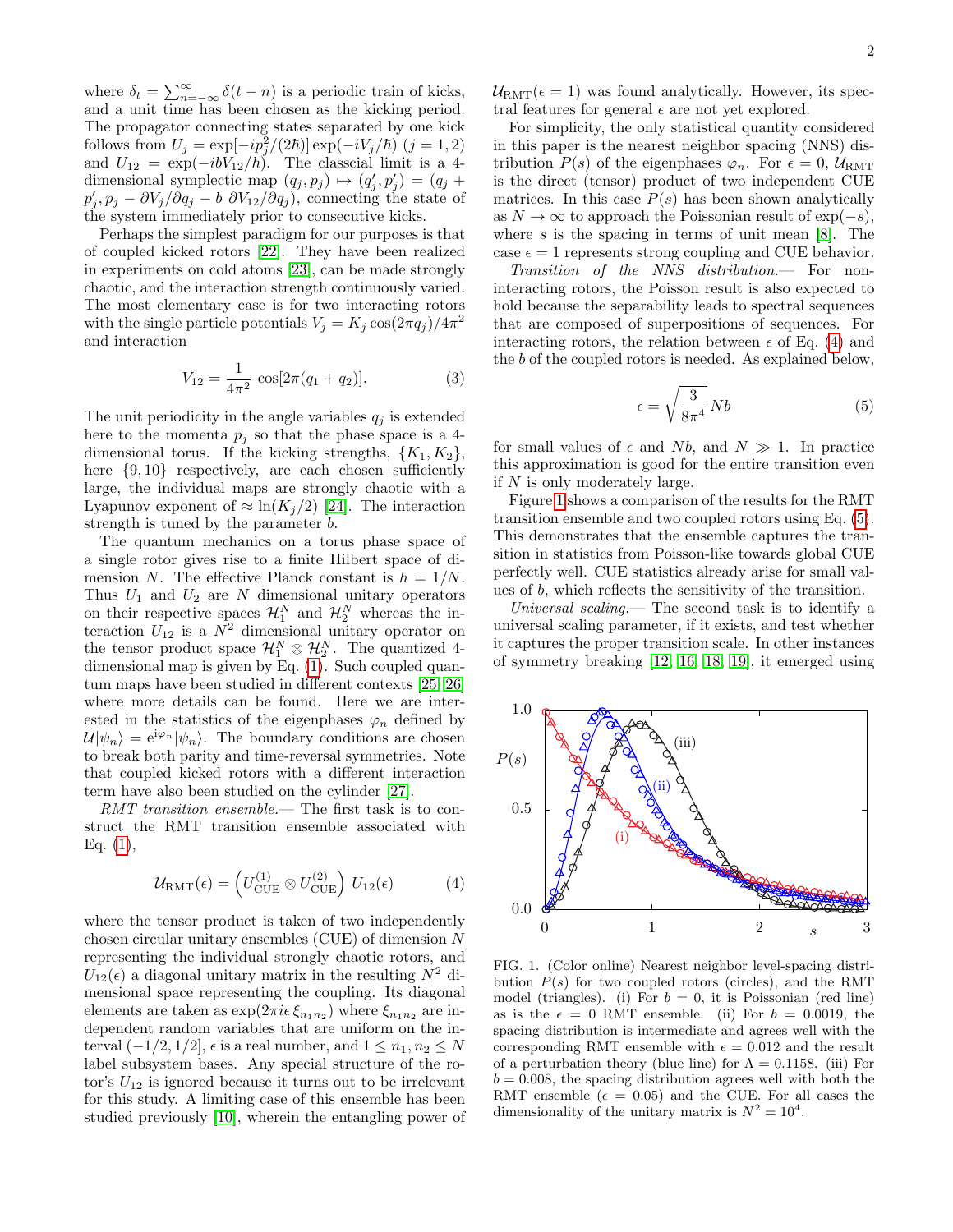perturbation theory where it was given by  $\Lambda = v^2/D^2$ , with  $v^2$  the mean square off-diagonal matrix element in the unperturbed system's diagonal representation and D its mean level spacing. If  $\Lambda \sim r$ , where r is the effective range of the statistics (for the NNS,  $r \sim 1$ ,) the transition is nearing completion. It must be emphasized that the interaction is assumed to be generic, has no special symmetries and is entangling. Ideally  $v^2$  is calculated only from those matrix elements that are responsible for the spectral transition, but averaging over a global set of all matrix elements gives the identical result if there is no secular structure, e.g. like bandedness or special correlations [\[28\]](#page-4-26).

For an  $N^2$  dimensional unitary matrix, necessarily  $D = 2\pi/N^2$ . That leaves  $v^2$  to calculate. The uncoupled part of the transition ensemble is diagonalized by the direct product of two independent  $N$  dimensional unitary matrices, say  $u$  and  $w$ . An off-diagonal element of the interaction operator in the unperturbed basis is  $z_{kl;k'l'} = \sum_{m,n} u_{km} u_{k'm}^* w_{ln} w_{l'n}^* (U_{12})_{mn}$ , where  $(k, l) \neq (k', l'),$  and  $(\dot{U}_{12})_{mn} = \langle mn|U_{12}|mn\rangle$  is a diagonal matrix element due to the interaction. All indices refer to subsystems and therefore lie in  $[1, N]$ . The offdiagonal elements are restricted to  $k \neq k'$  and  $l \neq l'$ , as the energies of neighboring states after the tensor product must be different in both.

The required average is that of  $|z_{kl;k'l'}|^2$ , as u and w are independently chosen according to the Haar measure on  $U(N)$ , the group of unitary matrices in the subsystem spaces. This is done exactly using known results for the average of  $u_{km}u_{k'm'}u_{km'}^*u_{k'm'}^*$ , which is  $(\delta_{mm'}-1/N)/(N^2-1)$  when  $k \neq k'$  (for example see [\[29\]](#page-4-27)), and leads to (for any  $N$ )

<span id="page-2-0"></span>
$$
\Lambda = \frac{N^6}{4\pi^2 (N^2 - 1)^2} \times \left(1 + \left|\frac{1}{N^2} \text{Tr} U_{12}\right|^2 - \frac{1}{N^3} \left[\|U^{(1)}\|^2 + \|U^{(2)}\|^2\right]\right). \tag{6}
$$

Here  $U_{ii}^{(1)} = \sum_{k} (U_{12})_{ik}, U_{kk}^{(2)} = \sum_{i} (U_{12})_{ik}$  are partially traced (still diagonal) interaction operators, which are in general not unitary, and  $||X||^2 = \text{Tr}(XX^{\dagger})$  is the Hilbert-Schmidt norm. Performing the exact ensemble average over  $U_{12}(\epsilon)$  gives

<span id="page-2-1"></span>
$$
\Lambda = \frac{N^4}{4\pi^2 (N+1)^2} \left[ 1 - \frac{\sin^2(\pi \epsilon)}{\pi^2 \epsilon^2} \right] \approx \frac{N^2 \epsilon^2}{12},\qquad(7)
$$

where for the last approximation  $N \gg 1$  and  $\epsilon \ll 1$ have been used. Note that related averages involving Haar measures over product spaces have been obtained recently [\[30\]](#page-4-28).

It is important to recognize that Eq. [\(6\)](#page-2-0), in the large-N limit, applies to individual chaotic dynamical systems, and hence the coupled rotors. The eigenbasis of uncoupled rotors behaves like that of a CUE member, and in the large- $N$  limit has the same statistical behavior as the

ensemble. Thus, applying Eq. [\(6\)](#page-2-0) to the coupled rotors gives

<span id="page-2-2"></span>
$$
\Lambda = \frac{N^2}{4\pi^2} \left( 1 - J_0^2 (Nb/2\pi) \right) \approx \frac{N^4 b^2}{32\pi^4},\tag{8}
$$

where  $Nb \ll 1$  in the right form. Using the approximations in Eqs. [\(7](#page-2-1)[,8\)](#page-2-2) generates Eq. [\(5\)](#page-1-2). It can be checked that this  $\Lambda$  correctly vanishes if  $V_{12}$  is a function of either coordinate alone, and thereby not entangling. However, it does not vanish for general separable potentials, and hence the assumption that the interaction is entangling is necessary.

There are two significant consequences of Eqs. [\(7,](#page-2-1)[8\)](#page-2-2). The first is that there is a universal transition governed by the scaling parameter  $\Lambda \propto \epsilon^2 N^2 \propto b^2 N^4$ . Indeed, this is well verified in Fig. [2.](#page-2-3) Varying  $b$  and  $N$ , but holding  $b<sup>2</sup>N<sup>4</sup>$  fixed generates precisely the same statistical fluctuations. Given that RMT ensemble statistics match those of the coupled rotors, Fig. [1,](#page-1-1) the transition of Eq. [\(4\)](#page-1-0) is the same for fixed  $\epsilon^2 N^2$ ; this was also verified, but left out of Fig. [2](#page-2-3) to avoid clutter. Secondly, the transition is very sensitive to the interaction strength. The further a system is in the short wavelength limit, i.e.  $\hbar \rightarrow 0$ , the smaller the interaction strength needed to drive the transition to completion. This is seen in the small values of  $b, \epsilon$  chosen in Figs. [1](#page-1-1)[,2.](#page-2-3) In fact, the transition is discontinuous in the interaction strength as  $N \to \infty$  [\[21\]](#page-4-17).

For Hamiltonians of the Eq. [\(2\)](#page-0-4)-type and perturbative interactions (second order in  $Nb$ ), Eq. [\(6\)](#page-2-0) simplifies to

$$
\Lambda = N^4 b^2 \left[ \langle V_{12}^2 \rangle_{12} + \langle V_{12} \rangle_{12}^2 - \langle \langle V_{12} \rangle_{12}^2 \rangle_2 - \langle \langle V_{12} \rangle_{22}^2 \rangle_1 \right].
$$
\n(9)

Here  $\langle X \rangle_j = \text{Tr}_j X/N$ ,  $\langle X \rangle_{12} = \text{Tr}_{12} X/N^2$ . For the coupled rotors, with the interaction as in Eq. [\(3\)](#page-1-3), the last three terms vanish in the large N limit as the integral over



<span id="page-2-3"></span>FIG. 2. (Color online) Universal scaling of the level-spacing distribution  $P(s)$  for two coupled rotors. Three results (triangles, squares, circles) are shown for  $(b, N) = (0.0025, 100)$ ,  $(0.01, 50)$ , and  $(0.04, 25)$ . They all correspond to the same transition parameter  $\Lambda \approx 0.2$ . The solid curve comes from a perturbation theory described in the text and the dashed curves are the Poisson and CUE distribution, respectively.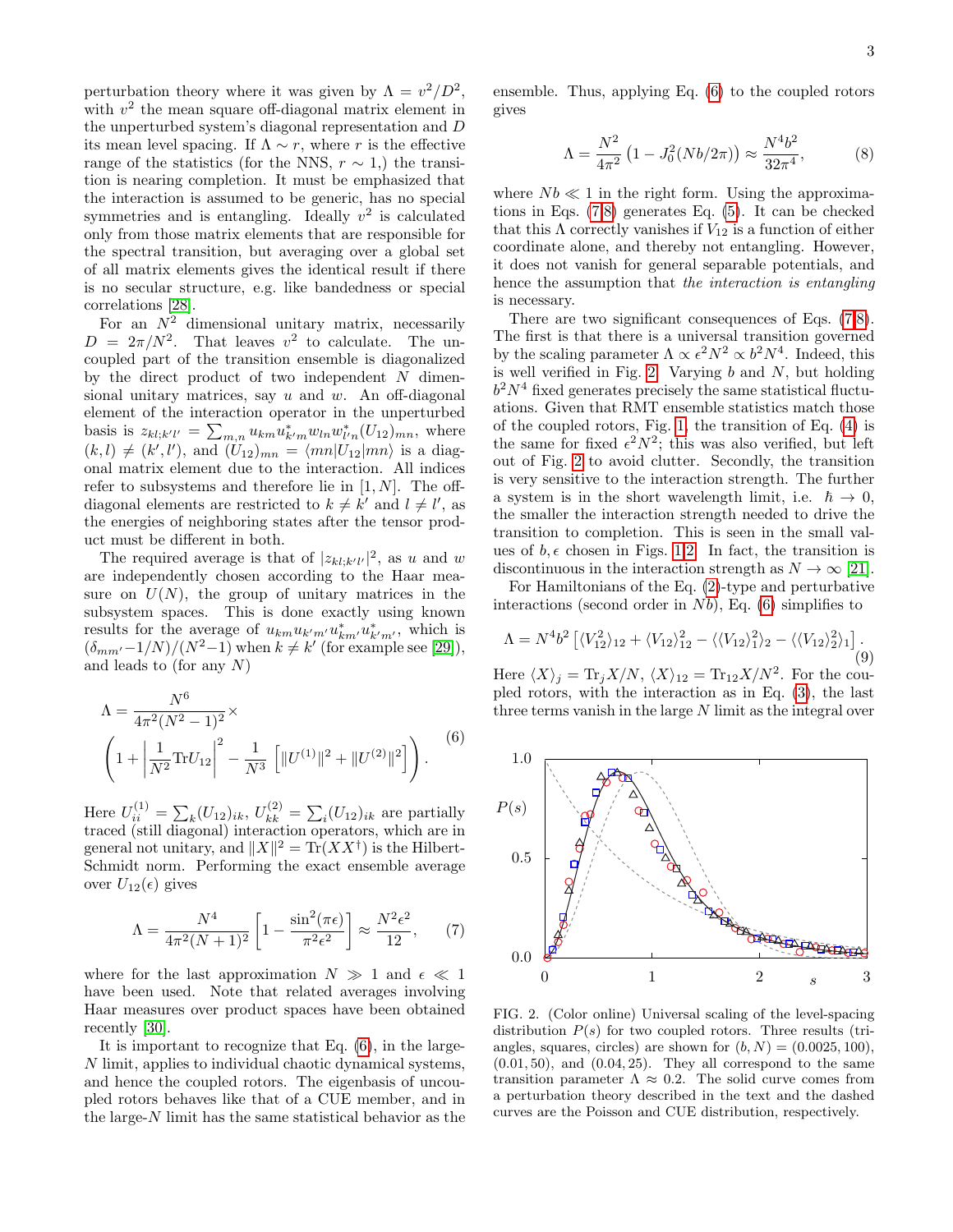$q_1$  or  $q_2$  is zero. Under such conditions,  $\Lambda \approx N^4 b^2 \langle V_{12}^2 \rangle$ , where  $\langle X \rangle = \int_0^1 \int_0^1 dq_1 dq_2 X(q_1, q_2)$  and X is a classical function of the two coordinates. The interaction is assumed to be diagonal in the position basis for the continuum approximation.

Perturbation theory.— A perturbative theory can be derived based on previously developed techniques [\[16,](#page-4-15) [31\]](#page-4-29). The first step is to consider a very large dimensional case and the perturbation expansion for the eigenvalues to second order. The first order term is diagonal and shifts the energies around randomly, and thus does not alter the Poisson nature of the spectral statistics. Amongst the second order terms, terms connecting lower energies push a level up and those above push down. Overall, a level's motion fluctuates, but remains in the same neighborhood. However, when calculating the NNS spacing, there is a common term, which enters opposite in sign for the two levels, and always pushes them apart. To a rough approximation, the bulk of the perturbation terms keep the mean spacing constant, but the exceptional term introduces level repulsion.

Thus if  $\Delta E_i^0$  is the spacing between two neighboring levels at  $(i, i + 1)$  before perturbation, it becomes  $\Delta E_i \approx \Delta E_i^0 + 2|V_{i,i+1}|^2/\Delta E_i^0$ , ignoring the effect of other levels. Here  $V_{i,i+1}$  is an interaction matrix element, whose real and imaginary parts are complex Gaussian random variables with a scale determined by the variance  $v^2$  introduced above. This is appropriate given the normal fluctuations of the real and imaginary parts of the GUE matrix elements. Scaling the spacings and matrix elements,  $r = \Delta E_i/D$ ,  $s_0 = \Delta E_i^0/D$  and  $|V_{i,i+1}|^2 = v^2 w$ , introduces  $\Lambda$  as above,  $r \approx s_0 + 2\Lambda w/s_0$ , with w and  $s_0$ distributed exponentially, the latter due to the Poissonian nature of the unperturbed spectrum. Close lying or nearly degenerate levels are frequent for an unperturbed Poissonian spectrum. The resulting divergences are regu-



<span id="page-3-3"></span>FIG. 3. (Color online) Variance of the nearest neighbor spacing as function of the transition parameter. Shown are results for the coupled rotors (circles) and the RMT model (triangles), in both cases for  $N = 50$ . The perturbation theory result is shown as solid line, Eq. [\(13\)](#page-3-0), while the dashed line refers to a  $2 \times 2$  transition ensemble result [\[32\]](#page-4-30).

larized using degenerate perturbation theory, which gives

$$
\rho(r) = \int_0^\infty ds_0 \, dw \exp(-s_0 - w) \delta\left(r - \sqrt{s_0^2 + 4\Lambda w}\right)
$$
\n(10)

The result of integration is

<span id="page-3-1"></span>
$$
\rho(r) = \frac{r}{\sqrt{\Lambda}} \left[ e^{-r} D_+ \left( \frac{r - 2\Lambda}{2\sqrt{\Lambda}} \right) + e^{-\frac{r^2}{4\Lambda}} D_+ \left( \sqrt{\Lambda} \right) \right] (11)
$$

where  $D_{+}(x)$  is the Dawson function  $e^{-x^2} \int_0^x dt e^{t^2}$ . The effect of all the other levels is accounted for by recompressing the spectrum to unit mean spacing using

<span id="page-3-2"></span>
$$
\langle r \rangle = 1 + \Lambda \left[ \frac{2}{\sqrt{\pi}} D_+ \left( \sqrt{\Lambda} \right) - e^{-\Lambda} \text{Ei} \left( \Lambda \right) \right] \tag{12}
$$

where  $Ei(x)$  is the exponential integral. Thus, the rescaled NNS distribution is  $P(s) = \langle r \rangle \rho(s \langle r \rangle)$ . Also, the variance of the NNS is

<span id="page-3-0"></span>
$$
\sigma^2 = \frac{2 + 4\Lambda}{\langle r \rangle^2} - 1,\tag{13}
$$

and is a useful parameter to monitor the whole transition. Figure [2](#page-2-3) compares the NNS obtained using Eqs. [\(11\)](#page-3-1) and [\(12\)](#page-3-2) with those of the coupled rotors, and is an excellent approximation. Figure [3](#page-3-3) compares the variance across the whole transition. While the perturbation theory result is slightly better than a  $2 \times 2$  model results [\[32\]](#page-4-30) for  $\Lambda \leq 1.0$ , the latter by design does better for larger  $\Lambda$ . A more complete theory for the NNS covering the whole transition is left for future work.

Summary and outlook.— In summary, this paper addresses an important, rather general question of what happens when two chaotic systems, or systems with random matrix fluctuations interact. The resulting entanglement leads to a universal transition and rapid recovery of global RMT fluctuations. The transition is very well captured by a natural random matrix ensemble, Eq. [\(4\)](#page-1-0). A universal scaling parameter is derived in terms of the interaction strength and separately the abstract coupling parameter of the RMT ensemble, thus establishing a quantitative relationship between the two objects. Finally, perturbation theory with a simplified global Poisson plus RMT ensemble reproduces the NNS transition in fluctuations very well. In spite of its application to a particular dynamical system, the coupled kicked rotors, the methods and results are of a general nature, and can be expected to hold wherever there is a global coupling of two subsystems each exhibiting RMT fluctuations.

Various extensions of this work are of significant interest. One rather immediate generalization is to subsystems with different dimensions, say a bipartite system with differing numbers of spins in the subsystems. In many of the relations, the substitution  $N^2 \rightarrow N_1 N_2$ suffices to capture the new dependences. A much more involved change is to a greater number of subsystems. If the number of subsystems is  $L$ , each with a dimensionality N, a new expression for the transition parameter